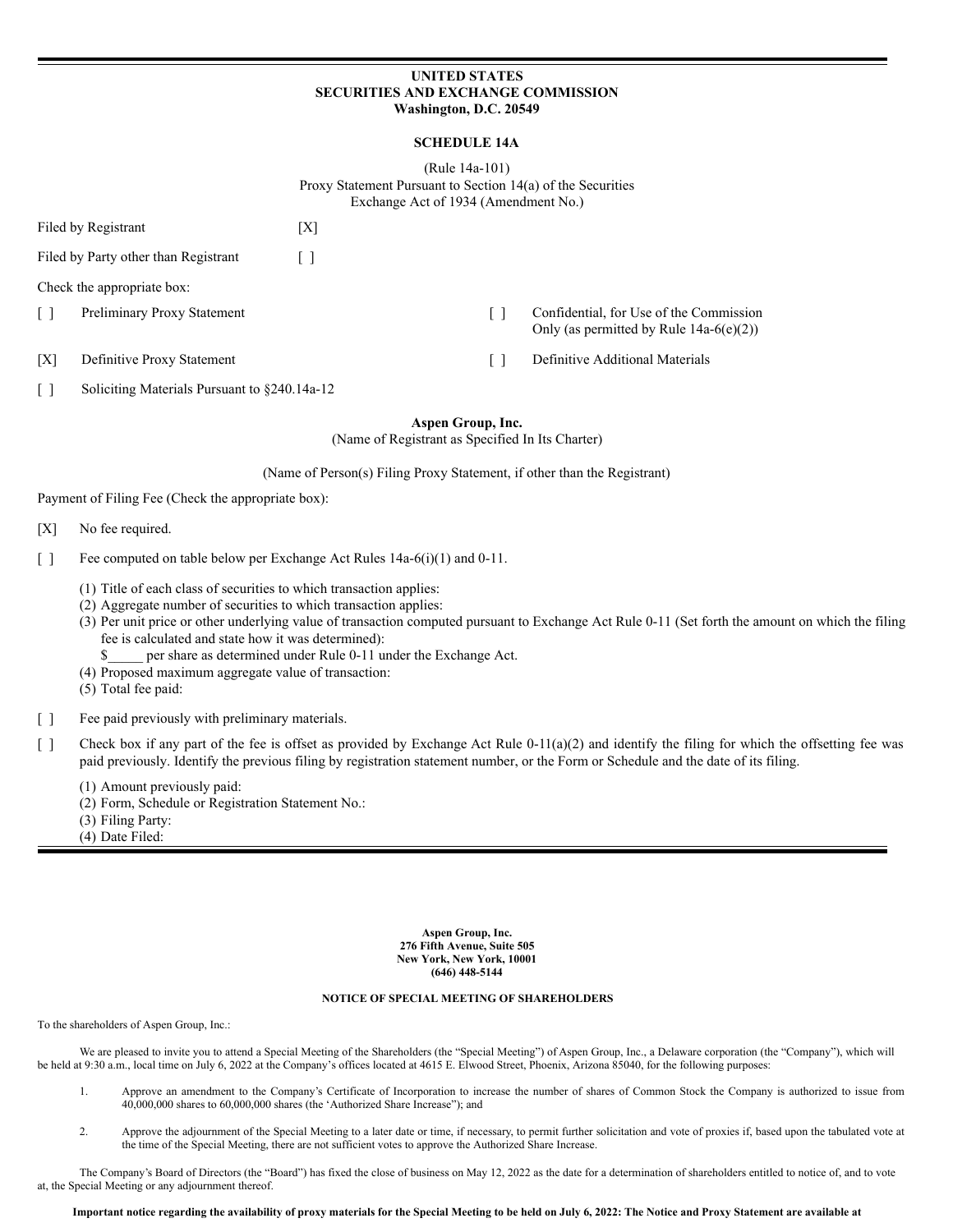#### **www.proxyvote.com.**

This Notice of Special Meeting and the accompanying proxy statement and form of proxy are first being mailed on or about May 23, 2022 to our shareholders of record entitled to vote at the Special Meeting.

# **If You Plan to Attend**

Please note that space limitations make it necessary to limit attendance to shareholders. Registration and seating will begin at 9:30 a.m., local time. Shares can be voted at the meeting only if the holder is present in person or is represented by valid proxy.

For admission to the meeting, each shareholder may be asked to present valid picture identification, such as a driver's license or passport, and proof of stock ownership as of the Record Date, such as the enclosed proxy card or a brokerage statement reflecting stock ownership. Cameras, recording devices and other electronic devices will not be permitted at the meeting.

If you do not plan on attending the meeting, please vote your shares via the internet, by phone or by signing and dating the enclosed proxy and return it in the business envelope provided. Your vote is very important.

By the Order of the Board of Directors

**Page**

*/s/ Michael Mathews* Michael Mathews Chief Executive Officer

Dated: May 23, 2022

Whether or not you expect to attend in person, we urge you to vote your shares at your earliest convenience. This will ensure the presence of a quorum at the meeting. Promptly voting your shares via the Internet, by phone or by signing, dating, and returning the enclosed proxy card will save us the expenses and extra work of additional solicitation. An addressed envelope for which no postage is required if mailed in the United States is enclosed if you wish to vote by mail. Submitting your proxy now will not prevent you from voting your shares at the meeting if you desire to do so, as your proxy is revocable at your option. Your vote is important, so please act today!

We have retained Innisfree M&A Incorporated ("Innis") to assist in proxy solicitation for the Special Meeting. Should you have any questions or require assistance in attending the Special Meeting or submitting your proxy, you can contact Innis toll-free at the number set forth below:

> **Aspen Group, Inc. (646) 448-5144**

#### **Table of Contents**

| Questions and Answers Regarding the Special Meeting of Shareholders |       |
|---------------------------------------------------------------------|-------|
|                                                                     |       |
| Proposal 1. The Authorized Share Increase Proposal                  |       |
|                                                                     |       |
| Proposal 2. The Adjournment Proposal                                | 9     |
|                                                                     |       |
| Security Ownership of Certain Beneficial Owners and Management      | 10    |
|                                                                     |       |
| <b>Other Matters</b>                                                | 11    |
|                                                                     |       |
| Annex A                                                             | $A-1$ |
|                                                                     |       |

<span id="page-1-0"></span>**Aspen Group, Inc. 276 Fifth Avenue, Suite 505 New York, New York, 10001 (646) 448-5144**

# **SPECIAL MEETING OF SHAREHOLDERS PROXY STATEMENT**

This Proxy Statement is being sent to the holders of shares of Common Stock of Aspen Group, Inc., a Delaware corporation ("AGI" or the "Company") in connection with the solicitation of proxies by our Board of Directors (the "Board") for use at a Special Meeting of Shareholders of the Company which will be held at 9:30 a.m., local time on July 6, 2022 at the Company's offices located at 4615 E. Elwood Street, Phoenix, Arizona 85040 (the "Special Meeting"). The Notice of Special Meeting and this Proxy Statement and form of proxy are first being mailed on or about May 23, 2022 to our shareholders of record entitled to vote at the Special Meeting.

# **Who is entitled to vote at the Special Meeting?**

The Board has fixed the close of business on May 12, 2022 as the record date (the "Record Date") for a determination of shareholders entitled to notice of, and to vote at, the Special Meeting. As of the Record Date, there were 25,202,278 shares of Common Stock, par value \$0.001 per share of the Company outstanding. Each share of the Company's Common Stock represents one vote that may be voted on each matter that may come before the Special Meeting. There are no shares of preferred stock, par value \$0.001 per share ("Preferred Stock") outstanding.

# **What matters will be voted on at the Special Meeting?**

The two proposals that are scheduled to be considered and voted on at the Special Meeting are as follows: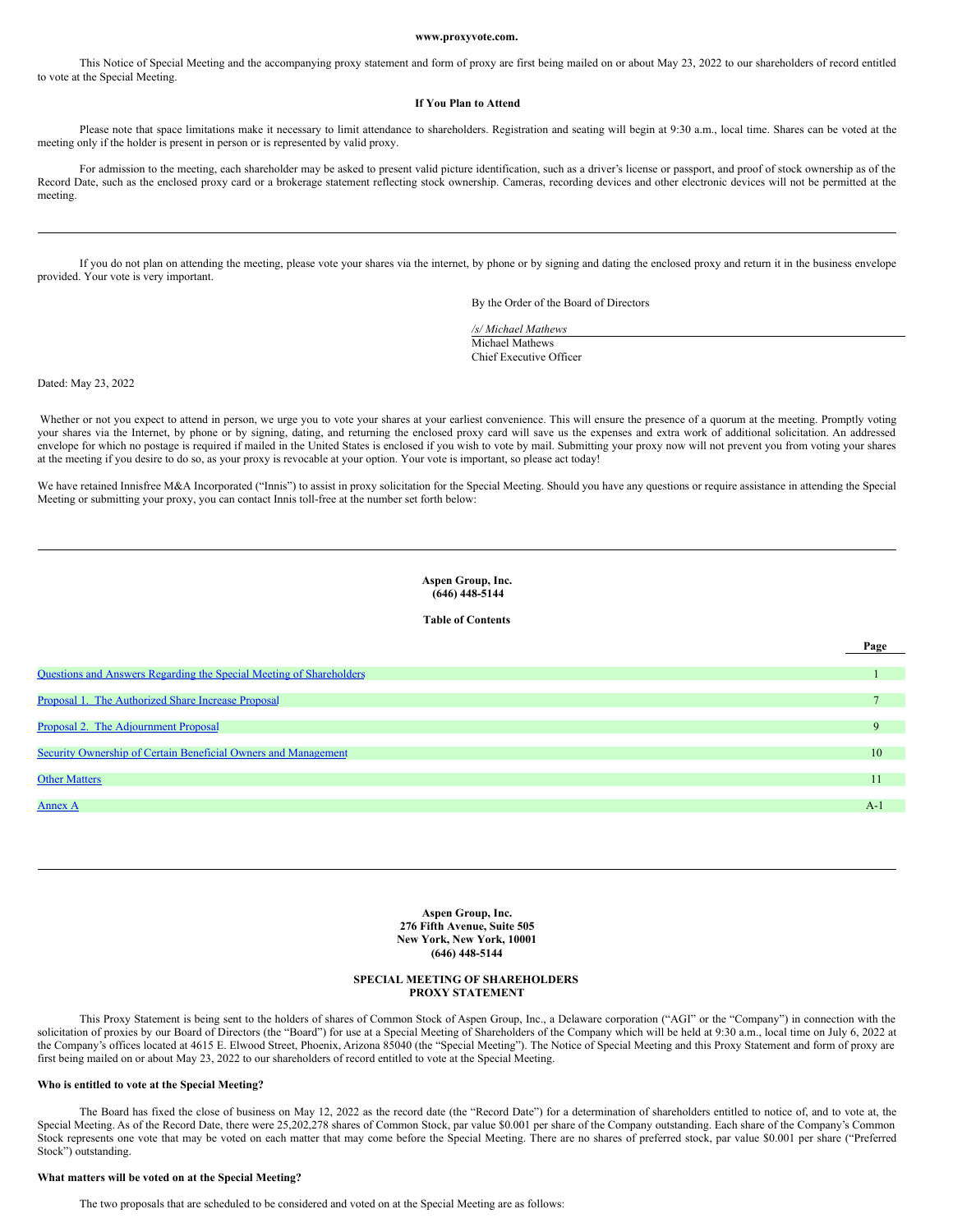1. Approve an increase in the number of authorized shares of Common Stock from 40,000,000 shares to 60,000,000 shares (the "Authorized Share Increase"), and approve a corresponding amendment to the Company's certificate of incorporation, as amended, to effect the Authorized Share Increase (together, the "Authorized Share Increase Proposal"); and

2. Approve the adjournment of the Special Meeting to a later date or time, if necessary, to permit further solicitation and vote of proxies if, based upon the tabulated vote at the time of the Special Meeting, there are not sufficient votes to approve the Authorized Share Increase (the "Adjournment Proposal").

1

#### **What are the Board's voting recommendations?**

The Board of Directors recommends that you vote "FOR" the Authorized Share Increase Proposal and "FOR" the Adjournment Proposal.

# **Why does the Company need to hold this vote?**

The purpose of the Authorized Share Increase is to provide for a sufficient reserve of authorized but unissued shares of Common Stock to enable the Company to (i) permit the issuance of Common Stock underlying and comply with the reserve requirements under outstanding derivative securities convertible into or exercisable or exchangeable for shares of Common Stock, (ii) allow for future grants which may be made under the Company's 2018 Equity Compensation Plan, and (iii) give the Board the ability to issue shares of Common Stock or derivative securities, if and when the Board deems it appropriate to enter into strategic transactions or raise capital. See "Purpose of the Authorized Share Increase" on page 7 for more information on the purpose and potential effects of the proposed Authorized Share Increase.

#### **What is the difference between holding shares as a record holder and as a beneficial owner?**

If your shares are registered in your name with the Company's transfer agent, Action Stock Transfer Corporation, you are the "record holder" of those shares. If you are a record holder, these proxy materials have been provided directly to you by the Company.

If your shares are held in a stock brokerage account, a bank or other holder of record, you are considered the "beneficial owner" of those shares held in "street name." If your shares are held in street name, these proxy materials have been forwarded to you by that organization. As the beneficial owner, you have the right to instruct this organization on how to vote your shares.

#### **Who may attend the Special Meeting?**

Record holders and beneficial owners may attend the Special Meeting. If your shares are held in street name, you will need to bring a copy of a brokerage statement or other documentation reflecting your stock ownership as of the Record Date. Please see below for instructions on how to vote at the Special Meeting if your shares are held in street name.

#### **How do I vote?**

*Record Holder*

- 1. Vote by Internet. The website address for internet voting is on your proxy card.
- 2. Vote by phone. Call 1-800-690-6903 and follow the instructions on your proxy card.
- 3. Vote by mail. Mark, date, sign and mail promptly the enclosed proxy card (a postage-paid envelope is provided for mailing in the United States).
- 4. Vote in person. Attend and vote at the Special Meeting.

If you vote by Internet or phone, please DO NOT mail your proxy card.

*Beneficial Owner (Holding Shares in Street Name)*

- 1. Vote by Internet. The website address for internet voting is on your proxy card.
- 2. Vote by mail. Mark, date, sign and mail promptly the enclosed proxy card (a postage-paid envelope is provided for mailing in the United States).
- 3. Vote in person. Obtain a valid legal proxy from the organization that holds your shares and attend and vote at the Special Meeting.

#### **What constitutes a quorum?**

To carry on the business of the Special Meeting, we must have a quorum. A quorum is present when a majority of the outstanding shares of stock entitled to vote, as of the Record Date, are represented in person or by proxy. Shares owned by the Company are not considered outstanding or considered to be present at the Special Meeting. Broker non-votes and abstentions are counted as present for the purpose of determining the existence of a quorum.

2

#### **What happens if the Company is unable to obtain a quorum?**

If a quorum is not present to transact business at the Special Meeting or if we do not receive sufficient votes in favor of the proposals by the date of the Special Meeting, the persons named as proxies may propose one or more adjournments of the Special Meeting to permit solicitation of proxies.

# **How many votes are needed for each proposal to pass?**

|     | <b>Proposals</b>                                                                                                                                            | <b>Vote Required</b>       |
|-----|-------------------------------------------------------------------------------------------------------------------------------------------------------------|----------------------------|
| (1) | Approve the Authorized Share Increase to increase in the number of authorized shares of Common Stock from 40,000,000 shares to 60,000,000 shares,           | Majority of outstanding    |
|     | and approve a corresponding amendment to the Company's Certificate of Incorporation, as amended, to effect the Authorized Share Increase;                   | shares of Common Stock     |
| (2) | Approve the adjournment of the Special Meeting to a later date or time, if necessary, to permit further solicitation and vote of proxies if, based upon the | Majority of the votes cast |
|     | tabulated vote at the time of the Special Meeting, there are not sufficient votes to approve the Authorized Share Increase.                                 |                            |

#### **What if I am a beneficial owner and I do not give my nominee voting instructions?**

If your shares are held in street name, you must instruct the organization that holds your shares how to vote. Such organization is bound by the rules of the New York Stock Exchange, or NYSE, regarding whether or not it can exercise discretionary voting power for any particular proposal in the absence of voting instructions from you. Brokers have the authority to vote shares for which their customers do not provide voting instructions on certain "routine" matters. A broker non-vote occurs when a nominee who holds shares for another does not vote on a particular matter because the nominee does not have discretionary voting authority for that item and has not received instructions from the owner of the shares or when a broker for its own internal reasons elects not to vote uninstructed shares. Broker non-votes are included in the calculation of the number of votes deemed present at the meeting for purposes of determining the presence of a quorum.

The table below sets forth, for each proposal, whether a nominee organization can exercise discretion and vote your shares absent your instructions and if not, the impact of such broker non-vote on the approval of the proposal.

**Proposals**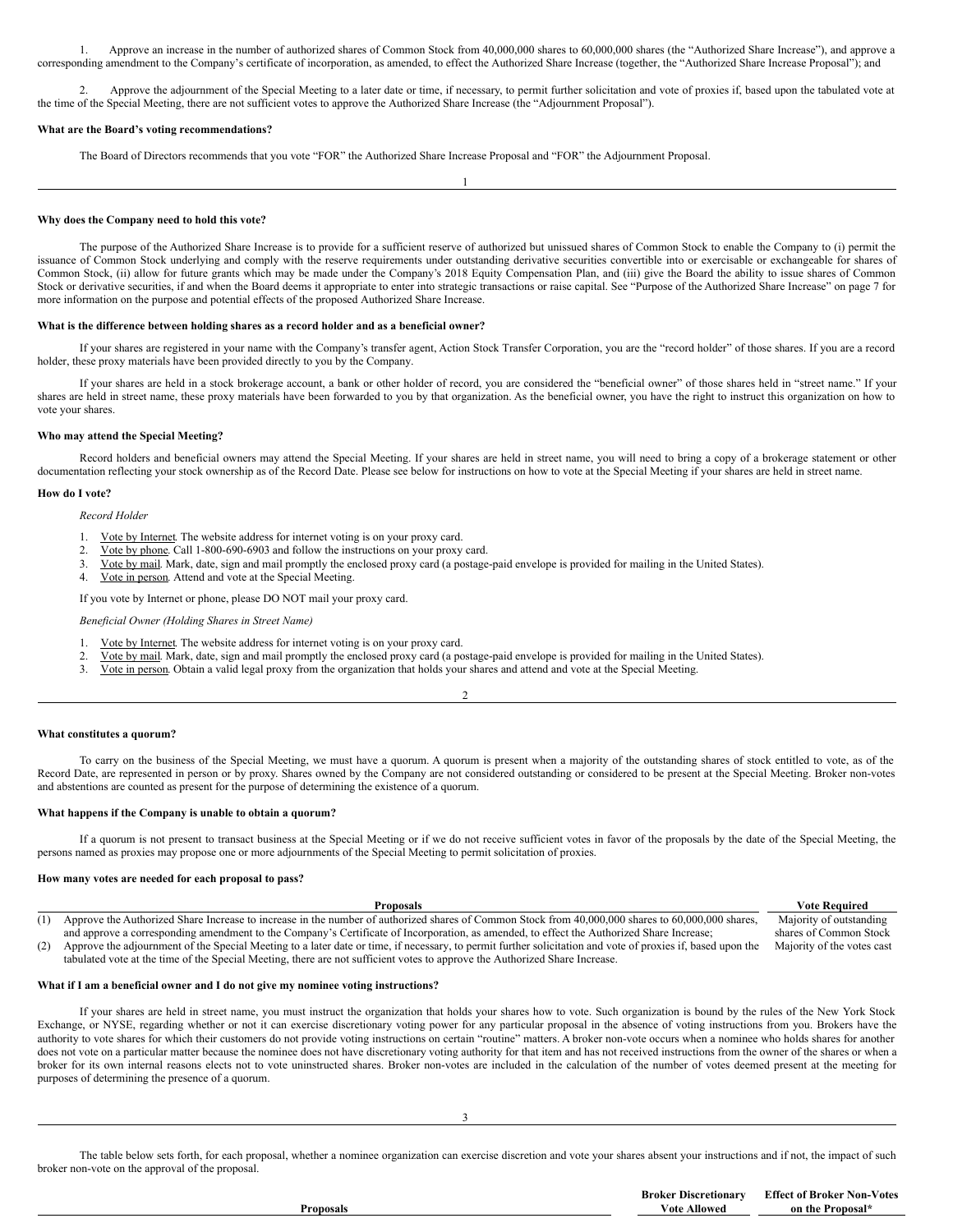| (1) Approve the Authorized Share Increase to increase in the number of authorized shares of Common Stock from                | Yes | N/A |
|------------------------------------------------------------------------------------------------------------------------------|-----|-----|
| 40,000,000 shares to 60,000,000 shares, and approve a corresponding amendment to the Company's Certificate of                |     |     |
| Incorporation, as amended, to effect the Authorized Share Increase;                                                          |     |     |
| (2) Approve the adjournment of the Special Meeting to a later date or time, if necessary, to permit further solicitation and | Yes | N/A |
| vote of proxies if, based upon the tabulated vote at the time of the Special Meeting, there are not sufficient votes to      |     |     |

\*If you do not provide voting instructions, your shares will not be voted on any non-routine proposal. Proposals 1 and 2 are considered "routine" proposals, so broker discretionary voting is permitted under NYSE Rules for each proposal. However, while broker discretionary voting is permitted for these proposals, an increasing number of brokers and similar organizations which hold shares in street name have elected to either refrain from discretionary voting or engage in a form of proportionate voting such as voting shares in a manner consistent with all other votes cast at the meeting. As a result, while broker discretionary voting could result in a vote "FOR" Proposals 1 or 2 for some or all instances in which a beneficial shareholder declines to provide instructions for voting his, her or its shares, we cannot predict what the ultimate outcome will be as it depends on the organization which has custody of the shares in each such case.

# **What is the effect of abstentions?**

———————

approve the Authorized Share Increase.

|     |                                                                                                                                                         | <b>Effect of Abstentions on the</b> |
|-----|---------------------------------------------------------------------------------------------------------------------------------------------------------|-------------------------------------|
|     | <b>Proposals</b>                                                                                                                                        | Proposal                            |
|     | Approve the Authorized Share Increase to increase in the number of authorized shares of Common Stock from 40,000,000 shares to 60,000,000               | Against                             |
|     | shares, and approve a corresponding amendment to the Company's Certificate of Incorporation, as amended, to effect the Authorized Share Increase;       |                                     |
| (2) | Approve the adjournment of the Special Meeting to a later date or time, if necessary, to permit further solicitation and vote of proxies if, based upon | Against                             |
|     | the tabulated vote at the time of the Special Meeting, there are not sufficient votes to approve the Authorized Share Increase.                         |                                     |

4

#### **What are the voting procedures?**

You may vote in favor of each proposal or against each proposal, or in favor of some proposals and against others, or you may abstain from voting on any of these proposals. You should specify your respective choices on the accompanying proxy card or your voting instruction form.

#### **Is my proxy revocable?**

You may revoke your proxy and reclaim your right to vote up to and including the day of the Special Meeting by giving written notice to the Corporate Secretary of the Company, by delivering a proxy card dated after the date of the proxy or by voting in person at the Special Meeting. All written notices of revocation and other communications with respect to revocations of proxies should be addressed to: Aspen Group, Inc., 276 Fifth Avenue, Suite 505, New York, New York 10001, Attention: Corporate Secretary.

#### **Who is paying for the expenses involved in preparing and mailing this proxy statement?**

All of the expenses involved in preparing, assembling and mailing these proxy materials and all costs of soliciting proxies will be paid by the Company. In addition to the solicitation by mail, proxies may be solicited by the Company's officers and regular employees by telephone or in person. Such persons will receive no compensation for their services other than their regular salaries. Arrangements will also be made with brokerage houses and other custodians, nominees and fiduciaries to forward solicitation materials to the beneficial owners of the shares held of record by such persons, and we may reimburse such persons for reasonable out of pocket expenses incurred by them in so doing. We have retained Innisfree M&A Incorporated to assist in proxy solicitation for an estimated fee of \$15,000 plus disbursements, reimbursable expenses and processing and service costs. If you have any questions or require any assistance in voting your shares, please call Innisfree M&A Incorporated, toll-free, at (877) 800-5195.

#### **Could other matters be decided at the Special Meeting?**

Other than the Authorized Share Increase Proposal and the Adjournment Proposal, no other matters will be presented for action by the shareholders at the Special Meeting.

#### **What is "householding" and how does it affect me?**

Record holders who have the same address and last name will receive only one copy of their proxy materials, unless we are notified that one or more of these record holders wishes to continue receiving individual copies. This procedure will reduce the Company's printing costs and postage fees. Shareholders who participate in householding will continue to receive separate proxy cards.

If you are eligible for householding, but you and other record holders with whom you share an address, receive multiple copies of these proxy materials, or if you hold the Company's Common Stock in more than one account, and in either case you wish to receive only a single copy of each of these documents for your household, please contact the Company's Corporate Secretary at: Aspen Group, Inc., 276 Fifth Avenue, Suite 505, New York, New York 10001, Attention: Corporate Secretary.

If you participate in householding and wish to receive a separate copy of these proxy materials, or if you do not wish to continue to participate in householding and prefer to receive separate copies of these documents in the future, please contact the Company's Corporate Secretary as indicated above. Beneficial owners can request information about householding from their brokers, banks or other holders of record.

#### **Do I have dissenters' (appraisal) rights?**

Appraisal rights are not available to the Company's shareholders with any of the proposals brought before the Special Meeting.

#### **Interest of Officers and Directors in Matters to Be Acted Upon**

None of the officers or directors have any interest in any of the matters to be acted upon at the Special Meeting.

5

#### **Can a shareholder present a proposal to be considered at the 2022 Annual Meeting?**

For a shareholder proposal to be considered for inclusion in the Company's Proxy Statement and proxy card for the next Annual Meeting of Shareholders pursuant to Rule 14a-8 under the Securities Exchange Act of 1934 (the "Exchange Act") the following is required:

· Our Corporate Secretary must receive the written proposal not later than July 11, 2022, which is 120 calendar days prior to the one-year anniversary of the date the Company's proxy materials were released to shareholders in connection with the 2021 Annual Meeting of the Shareholders (the "2021 Annual Meeting"). Such proposals also must comply with the regulations of the Securities and Exchange Commission (the "SEC") under Rule 14a-8 regarding the inclusion of shareholder proposals in company sponsored materials.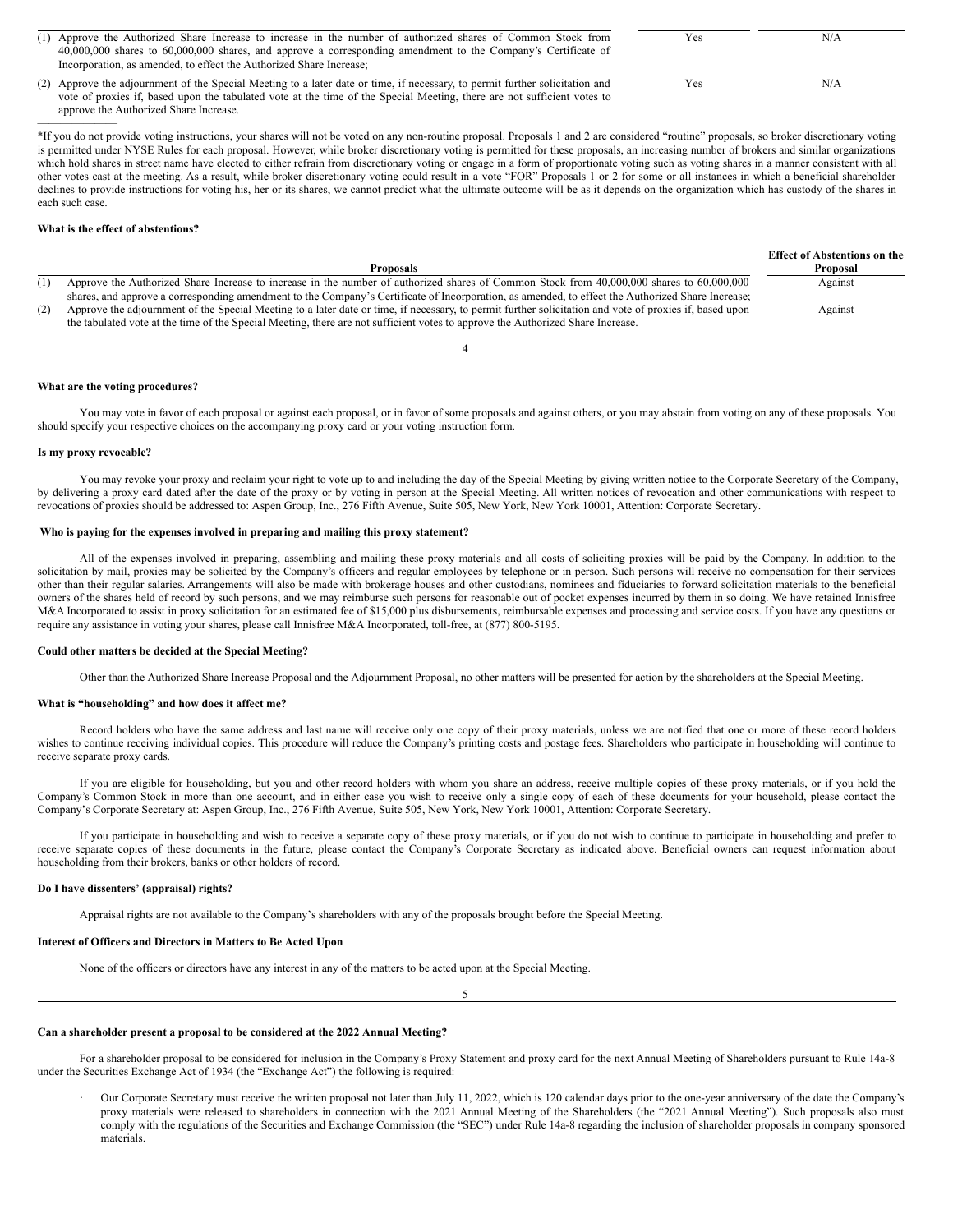· Our Bylaws include advance notice provisions that require shareholders who desire to recommend or nominate individuals for election as directors or who wish to present a proposal at the next Annual Meeting to do so in accordance with the terms of the advance notice provisions. For a shareholder proposal or a director nomination that is not intended to be included in the Company's Proxy Statement and proxy card under Rule 14a-8, our Corporate Secretary must receive the written proposal not later than the close of business on the 120th day (or July 11, 2022) nor earlier than the close of business on the 150th day (or June 11, 2022) prior to the one year anniversary of the date on which the Company released its proxy materials to its shareholders for the 2021 Annual Meeting; provided, however, that in the event that the date of the next annual meeting of shareholders is advanced more than 30 days prior to or delayed by more than 30 days after the anniversary of the 2021 Annual Meeting, for notice by the shareholder to be timely, such shareholder's written notice must be delivered to the secretary not later than the close of business on the 90th day prior to the next Annual Meeting or the 10th day following the day on which public announcement of the date of such meeting is first made, whichever is later. Your notice must contain the specific information set forth in our Bylaws.

Additionally, you must be a record holder at the time you deliver your notice to the Corporate Secretary and be entitled to vote at the next Annual Meeting of Shareholders.

A nomination or other proposal will be disregarded if it does not comply with the above procedures. All proposals and nominations should be sent to Aspen Group, Inc., 276 Fifth Avenue, Suite 505, New York, New York 10001, Attention: Corporate Secretary.

We reserve the right to amend the Company's Bylaws and any change will apply to the next Annual Meeting unless otherwise specified in the amendment.

# **THE BOARD RECOMMENDS THAT SHAREHOLDERS VOTE "FOR" PROPOSALS 1 AND 2.** 6

# <span id="page-4-0"></span>**PROPOSAL 1. THE AUTHORIZED SHARE INCREASE PROPOSAL**

The Board has approved, and is asking shareholders to approve an increase in the number of authorized shares of Common Stock 40,000,000 shares to 60,000,000 shares (the "Authorized Share Increase") and a corresponding amendment to the Certificate of Incorporation to effect the Authorized Share Increase (the "Proposed Amendment").

Approval of the Proposed Amendment requires the affirmative vote of the holders of a majority of the outstanding shares of Common Stock. At the close of business on the Record Date, there were 25,202,278 shares of Common Stock outstanding. There are no shares of Preferred Stock outstanding.

#### **Purpose of the Authorized Share Increase**

The purpose of the Authorized Share Increase is to enable the Company to effect potential future issuances under outstanding derivative securities which are convertible into or exercisable or exchangeable for, shares of the Company's Common Stock. Under its Certificate of Incorporation, the Company is currently authorized to issue up to 40,000,000 shares of Common Stock and 1,000,000 shares of Preferred Stock. As of the close of business on the Record Date, there were 25,202,278 shares of Common Stock issued and outstanding and no shares of Preferred Stock issued and outstanding. There are also 14,514,529 shares of Common Stock reserved for issuance pursuant to (i) outstanding stock options, restricted stock units ("RSUs") and restricted stock under equity incentive plans, (ii) outstanding warrants, (iii) outstanding convertible notes and (iv) future awards which may be made under the Aspen Group, Inc. 2018 Equity Incentive Plan, leaving a balance of 283,193 shares of Common Stock available for issuance. This includes shares of Common Stock issuable upon conversion of \$10 million of convertible notes which the Company issued in an offering which closed on March 14, 2022. These notes, which subject to prior conversion or repayment mature in March 2027, are convertible into shares of the Common Stock at the lender's option at a conversion price of \$1.00 per share any time after the issuance date. In addition, the notes are mandatorily convertible into shares of Common Stock, should the closing price of the Common Stock be at least \$2.00 per share for 30 consecutive trading days and certain other conditions be met. This mandatory conversion is subject to each lender's 9.9% beneficial ownership limitation and is also subject to the Nasdaq combined 19.99% requirement which generally provides that a listed issuer may not issue 20% or more of its outstanding Common Stock or voting power in a non-public offering at below a minimum price unless the Company's shareholders first approve such issuance.

Given the above outstanding securities and agreements to which the Company is or may become subject, and the nominal amount of shares remaining available for issuance after giving effect to the foregoing, the Board believes it to be in the best interest of the Company to increase the number of shares of Common Stock the Company is authorized to issue in order to enable the Company to comply with its contractual obligations while also giving the Company greater flexibility in addressing its future general corporate needs, including, but not limited to, the offer and sale of Common Stock in one or more registered public offerings, the grant of awards under equity incentive plans, and issuance of shares of capital stock in strategic transactions or to raise capital. The Board believes that additional authorized shares of capital stock will also enable the Company to take timely advantage of market conditions and favorable acquisition opportunities that may become available to the Company. Subject to reserve requirements under outstanding derivative securities, the authorized but unissued shares of Common Stock will be issued at the direction of the Board, without shareholder approval unless required by applicable law or Nasdaq Rules.

# **Compensation Programs**

We have historically compensated our employees with RSUs and/or stock options in addition to salaries and other forms of cash compensation.

Our non-employee directors receive compensation for their service as directors and members of committees of the Board, which has historically been granted at the end of each calendar year and consisted of cash and/or stock awards. Our non-employee directors can elect to receive restricted stock instead of all or a portion of their cash compensation for service as directors. Compensation for service on committees of the Board is paid in shares of Common Stock.

If approved by the shareholders, the Proposed Amendment will enable the Company to continue to compensate its directors in equity awards under its compensation programs.

# **Rights of Additional Authorized Shares**

Any newly authorized shares of Common Stock will have the same rights as the shares of Common Stock now authorized and outstanding. The Proposed Amendment will not affect the rights of current holders of Common Stock, none of whom have preemptive or similar rights to acquire the newly authorized shares.

# **Potential Adverse Effects of the Proposed Amendment**

The Board has no current plans to issue any additional shares of Common Stock following the effectiveness of the Proposed Amendment. Adoption of the Proposed Amendment alone will not have any immediate dilutive effect on the proportionate voting power or other rights of the Company's existing shareholders. However, any issuance of Common Stock at the direction of the Board or otherwise in the future, generally without obtaining shareholder approval (unless specifically required by applicable law or Nasdaq Rules) may, among other things, result in dilution to our shareholders at the time such additional shares are issued.

Additionally, an increase in the number of authorized shares of Common Stock may make it more difficult to, or discourage an attempt to, obtain control of the Company by means of a takeover bid that the Board determines is not in the best interest of the Company and its shareholders. However, the Board does not deem the proposed increase in the number of authorized shares of Common Stock pursuant to the Proposed Amendment as an anti-takeover measure and is not aware of any attempt or plan by a third party to obtain control of the Company.

# **No Appraisal Rights**

Shareholders have no rights under the Delaware General Corporation Law or under our Certificate of Incorporation to exercise dissenters' rights of appraisal with respect to the approval of the Proposed Amendment.

# **THE BOARD OF DIRECTORS RECOMMENDS THAT THE SHAREHOLDERS VOTE "FOR" THIS PROPOSAL 1.**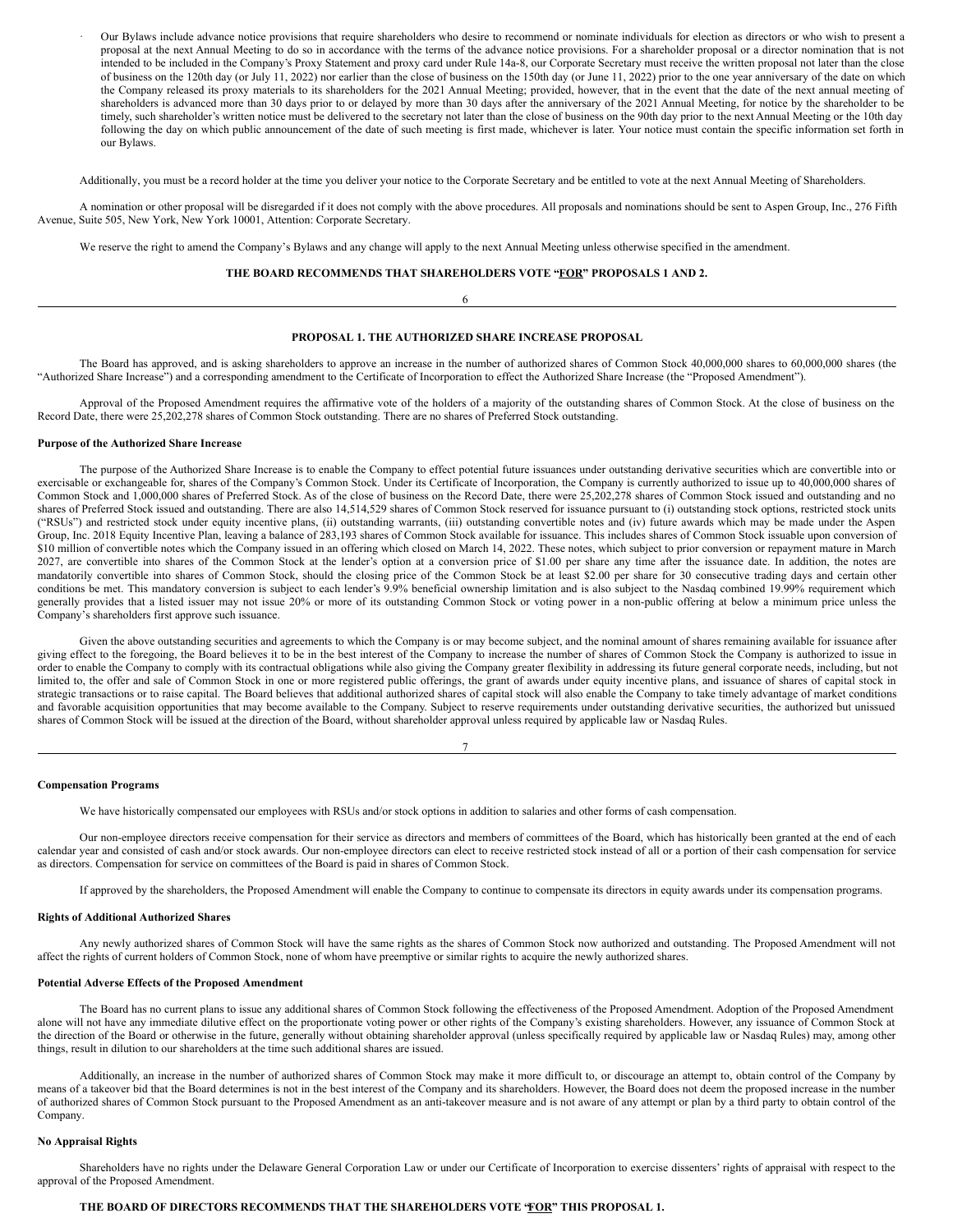# **PROPOSAL 2. THE ADJOURNMENT PROPOSAL**

#### **General**

The Company is asking shareholders to approve, if necessary, adjournment of the Special Meeting to solicit additional proxies in favor of the Authorized Share Increase Proposal. Any adjournment of the Special Meeting for the purpose of soliciting additional proxies will allow shareholders who have already sent in their proxies to revoke them at any time prior to the time that the proxies are used.

#### **Vote Required**

The affirmative vote of a majority of the votes cast for or against this Proposal 2 is required to approve the Adjournment Proposal. Abstentions and will not be considered as votes cast under the Company's Bylaws, and accordingly will have no effect on the outcome of this Proposal 2.

# **THE BOARD OF DIRECTORS RECOMMENDS THAT THE SHAREHOLDERS VOTE "FOR" THIS PROPOSAL 2.**

#### **SECURITY OWNERSHIP OF CERTAIN BENEFICIAL OWNERS AND MANAGEMENT**

<span id="page-5-1"></span><span id="page-5-0"></span>9

The following table sets forth the number of shares of the Company's Common Stock beneficially owned as of the Record Date by (i) those persons known by the Company to be owners of more than 5% of its Common Stock, (ii) each director, (iii) the Named Executive Officers (as defined by Rule 402(m) of Regulation S-K, and (iv) the Company's executive officers and directors as a group. Unless otherwise specified in the notes to this table, the address for each person is: c/o Aspen Group, Inc., 276 Fifth Avenue, Suite 505, New York, New York 10001, Attention: Corporate Secretary.

| $3.6\%$ |
|---------|
| $1.0\%$ |
|         |
| $1.2\%$ |
|         |
| $\ast$  |
|         |
| *       |
|         |
|         |
| $*$     |
| $\ast$  |
|         |
| $7.8\%$ |
|         |
|         |
| $9.9\%$ |
| $9.9\%$ |
|         |

\* Less than 1%.

- (1) **Beneficial Ownership Note.** Applicable percentages are based on 25,202,278 shares of Common Stock outstanding as of the Record Date, excluding securities held by or for the account of the Company. Beneficial ownership is determined under the rules of the SEC and generally includes voting or investment power with respect to securities. A person is deemed to be the beneficial owner of securities that can be acquired by such person within 60 days whether upon the exercise of options, warrants or conversion of notes. Unless otherwise indicated in the footnotes to this table, the Company believes that each of the stockholders named in the table has sole voting and investment power with respect to the shares of Common Stock indicated as beneficially owned by them. This table does not include any unvested stock options except for those vesting within 60 days.
- (2) **Mathews.** Mr. Mathews is our Chairman and Chief Executive Officer. Includes (i) 2,917 shares held jointly with his spouse, and (ii) 8,334 shares held by a trust of which Mr. Mathews is the trustee. Does not include (i) 65,000 shares underlying restricted stock units, or RSUs, that are subject to stock price based vesting or otherwise vesting in 2024, (ii) 15,157 shares underlying RSUs vesting on July 8, 2023, or (iii) 125,000 shares underlying RSUs that vest following the Company's filing of a quarterly or annual report on Forms 10-Q or 10-K as applicable, which report directly or indirectly reflects that the Company delivered net income on a GAAP basis for the fiscal quarter covered by such report.
- (3) **St. Arnauld.** Dr. St. Arnauld is our Chief Academic Officer and President of Aspen University. Includes 180,000 shares underlying vested stock options. Does not include (i) 48,750 shares underlying RSUs that are subject to stock price based vesting or otherwise vesting in 2024, (ii) 13,991 shares underlying RSUs vesting on July 8, 2023, or (iii) 80,000 RSUs which vest in three approximately equal annual installments beginning on August 12, 2022.
- (4) **LaVay**. Mr. LaVay is our Chief Financial Officer. Does not include 125,000 RSUs which vest in three approximately equal annual installments beginning on August 16, 2022.
- (5) **Wendolowski**. Mr. Wendolowski is our Chief Operating Officer. Includes 180,000 shares underlying vested stock options. Does not include (i) 48,750 shares underlying RSUs that are subject to stock price based vesting or otherwise vesting in 2024, (ii) 13,991 shares underlying RSUs vesting on July 8, 2023, or (iii) 80,000 RSUs which vest in three approximately equal annual installments beginning on August 12, 2022.

10

- (6) **Alessi.** Mr. Alessi is our Chief Accounting Officer. Includes 8,333 vested stock options.
- (7) **Kaplan.** Mr. Kaplan is a director. Includes 50,000 shares underlying vested stock options.
- Kass. Mr. Kass is a director. Includes 123,000 shares held by Seabreeze Capital Partners LP, of which Mr. Kass is the general partner.
- (9) **Koehneman.** Mr. Koehneman is a director. Includes 2,000 shares held by Michael Koehneman Roth IRA.
- (10) **Prince.** Dr. Prince is a director.
- (11) **Rich**. Mr. Rich is a director. Includes (i) 2,188 shares held in the name of Mr. Rich's IRA and (ii) 71,000 shares underlying vested stock options.<br>(12) **Directors and Executive Officers as a group**. This amount incl
- Directors and Executive Officers as a group. This amount includes ownership by all directors and all current executive officers including those who are not Named Executive Officers under the SEC's disclosure rules.
- (13) **Leon G. Cooperman**. Based on a Schedule 13G filed on February 14, 2022 which reported beneficial ownership as of December 31, 2021. Mr. Cooperman is the trustee of The Leon and Toby Cooperman Family Foundation. Address is St. Andrew's Country Club, 7118 Melrose Castle Lane, Boca Raton, FL 33496. Also includes a portion of the shares of Common Stock underlying 100,000 warrants approved by the Board on April 16, 2022, and of the shares of Common Stock underlying a \$5,000,000 Convertible Promissory Note convertible into 5,000,000 shares Common Stock, each of which is subject to a 9.9% beneficial ownership limitation.
- (14) **Calm Waters Partnership**. Based on a Schedule 13D filed on March 21, 2022. Mr. Richard S. Strong is the Managing Partner of Calm Waters Partnership. Address is 115 South 84th Street, Suite 200, Milwaukee, WI 53214. Also includes a portion of the shares of Common Stock underlying 100,000 warrants approved by the Board on April 16, 2022 and of the shares of Common Stock underlying a \$5,000,000 Convertible Promissory Note convertible into 5,000,000 shares Common Stock, each of which is subject to a 9.9% beneficial ownership limitation.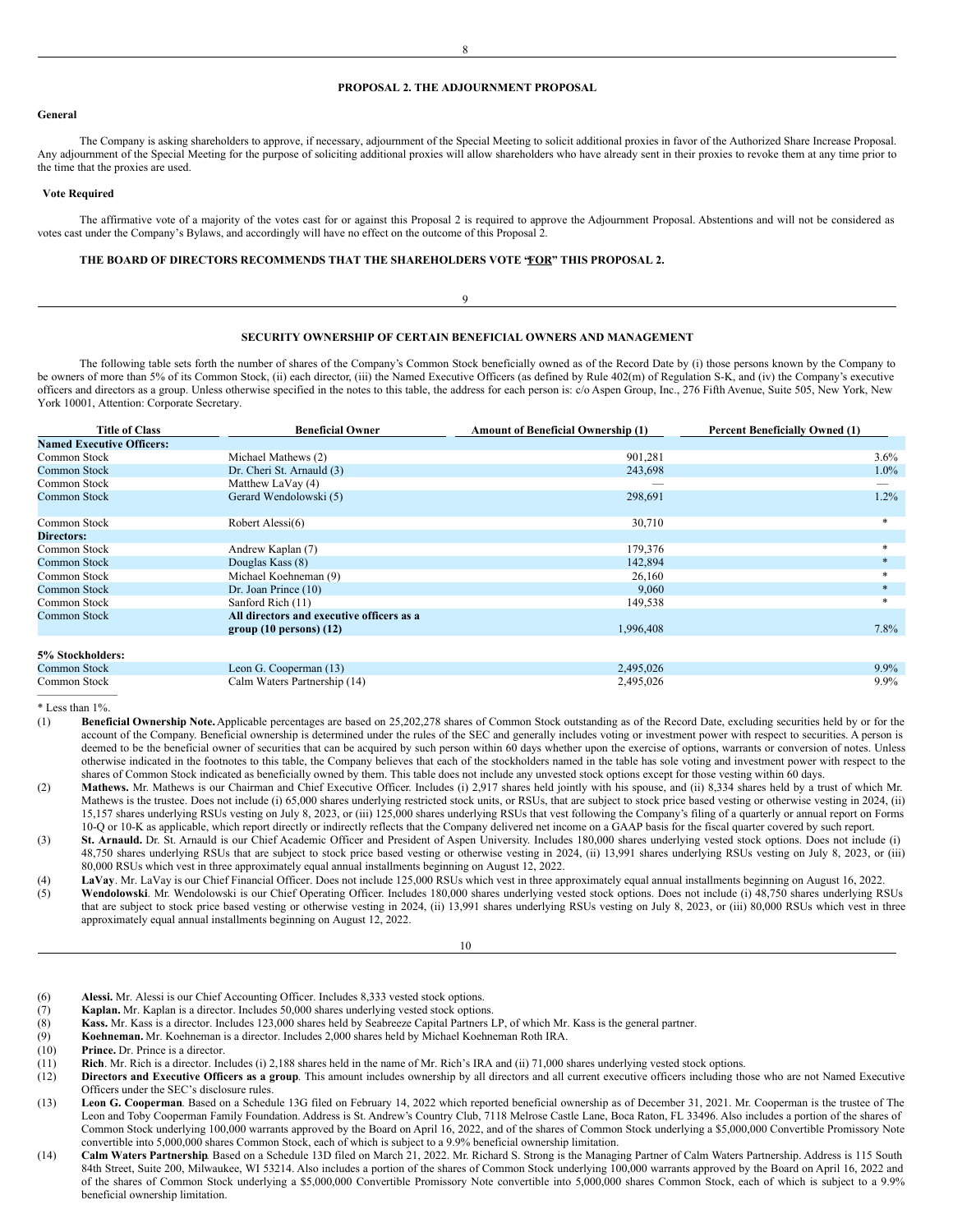# <span id="page-6-0"></span>**OTHER MATTERS**

The Company has no knowledge of any other matters that may come before the Special Meeting and does not intend to present any other matters.

If you do not plan to attend the Special Meeting, in order that your shares may be represented and in order to assure the required quorum, please sign, date and return your proxy promptly. In the event you are able to attend the Special Meeting, at your request, the Company will cancel your previously submitted proxy.

11

#### **CERTIFICATE OF AMENDMENT TO THE CERTIFICATE OF INCORPORATION OF**

**ASPEN GROUP, INC.**

Pursuant to the provisions of Section 242 of the General Corporation Law of the State of Delaware, Aspen Group, Inc., a Delaware Corporation (the "Corporation"), in order to amend its Certificate of Incorporation, as amended, hereby certifies as follows:

FIRST: The name of the Corporation is Aspen Group, Inc.

SECOND: That the Board of Directors of the Corporation adopted resolutions setting forth a proposed amendment to the Corporation's Certificate of Incorporation, as amended, declaring said amendment to be advisable and in the best interests of the Corporation and its shareholders, and calling a meeting of the shareholders of the Corporation for consideration thereof. The resolution setting forth the proposed amendment is as follows:

RESOLVED, that the Board has determined it to be advisable and in the best interests of the Company and its shareholders to amendSection 4 of the Certificate of Incorporation, as amended, of the Company (the "Certificate of Incorporation") by replacing the first sentence of said Section with the following sentence:

The total number of shares of stock of all classes and series the Company shall have authority to issue is 61,000,000 shares consisting of (i)60,000,000 shares of Common Stock, par value of \$0.001 per share and (ii) 1,000,000 shares of Preferred Stock, par value \$0.001 with such rights, preferences and limitations as may be set from time to time by resolution of the board of directors and the filing of a certificate of designation as required by the Delaware General Corporation Law.

THIRD: That thereafter, pursuant to resolution of the Board of Directors, a special meeting of the shareholders of the Corporation was duly called and held upon notice in accordance with Section 222 of the General Corporation Law of the State of Delaware at which meeting the necessary number of shares as required by statute were voted in favor of the amendment.

FOURTH: That said amendment was duly adopted in accordance with the provisions of Section 242 of the General Corporation Law of the State of Delaware.

IN WITNESS WHEREOF, the Corporation has caused this certificate to be signed this [\_\_\_] day of [\_\_\_\_\_\_\_], 2022.

ASPEN GROUP, INC.

By:

Michael Mathews Chief Executive Officer

A-1

*ASPEN GROUP, INC. 276 FIFTH AVENUE, SUITE 505 NEW YORK, NY 10001-4509*

#### **VOTE BY INTERNET - www.proxyvote.com**

Use the Internet to transmit your voting instructions and for electronic delivery of information up until 11:59 p.m. Eastern Time on July 5, 2022. Have your proxy card in hand when you access the web site and follow the instructions to obtain your records and to create an electronic voting instruction form.

# **ELECTRONIC DELIVERY OF FUTURE PROXY MATERIALS**

If you would like to reduce the costs incurred by our company in mailing proxy materials, you can consent to receiving all future proxy statements, proxy cards and annual reports electronically via e-mail or the Internet. To sign up for electronic delivery, please follow the instructions above to vote using the Internet and, when prompted, indicate that you agree to receive or access proxy materials electronically in future years.

#### **VOTE BY PHONE – 1-800-690-6903**

Use any touch-tone telephone to transmit your voting instructions up until 11:59 p.m. Eastern Time on July 5, 2022. Have your proxy card in hand when you call and then follow the instructions.

### **VOTE BY MAIL**

Mark, sign and date your proxy card and return it in the postage-paid envelope we have provided or return it to Vote Processing, c/o Broadridge, 51 Mercedes Way, Edgewood, NY 11717.

#### **VOTE IN PERSON**

You may vote the shares in person by attending the Special Meeting.

TO VOTE, MARK BLOCKS BELOW IN BLUE OR BLACK INK AS FOLLOWS: WE CONSERVED THIS PORTION FOR YOUR RECORDS

— — — — — — — — — — — — — — — — — — — — — — — — — — — — — — — — — — — — — — — — — — — — — — — — — —

**THIS PROXY CARD IS VALID ONLY WHEN SIGNED AND DATED.**

DETACH AND RETURN THIS PORTION ONLY

<span id="page-6-1"></span>**Annex A**